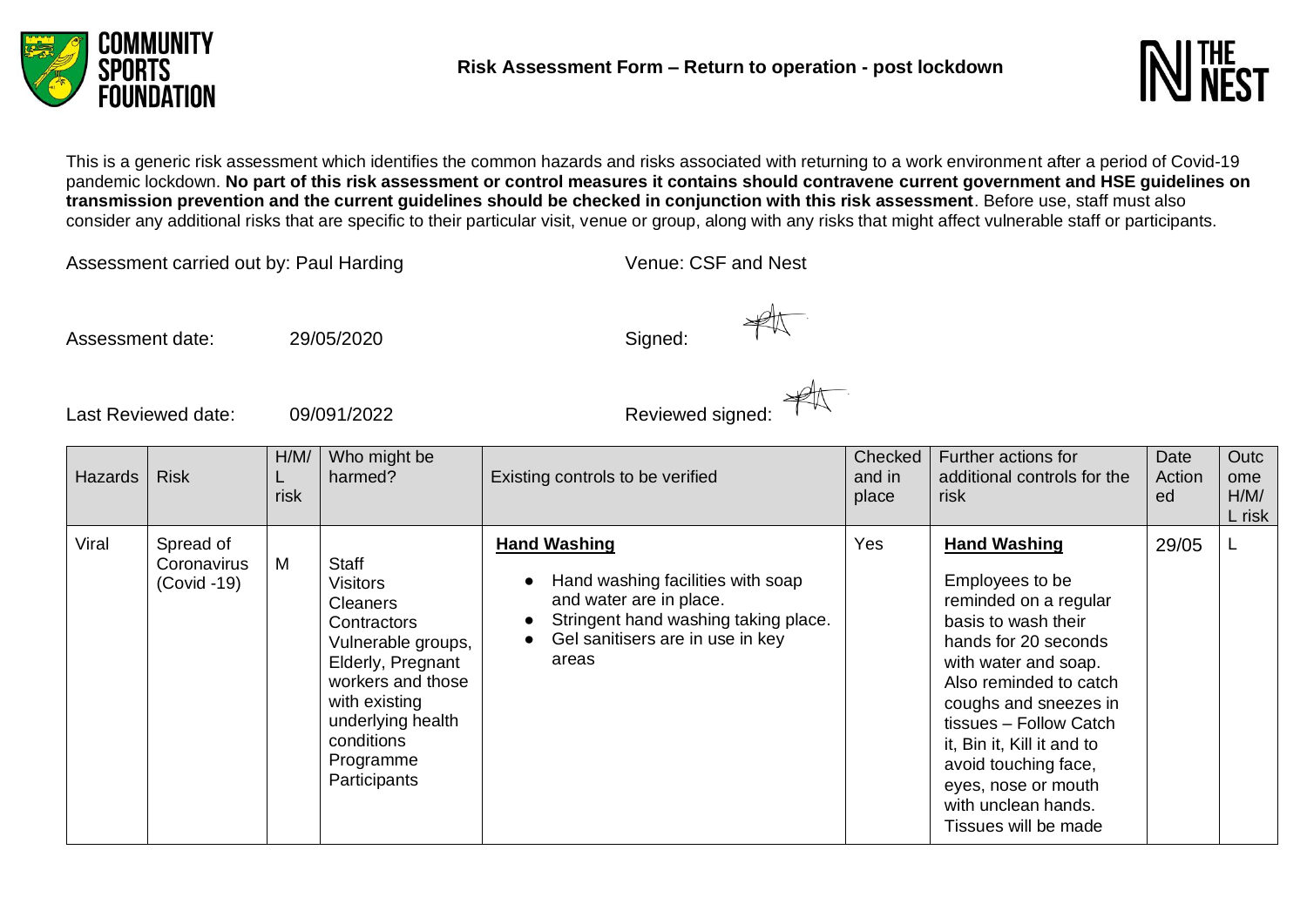



|  |  |                                                                                                                                                                                                                                                                                                                                                                                                                              |     | available throughout the<br>workplace.<br>Remind staff and visitors<br>of public health advice.<br>Posters, leaflets and<br>other materials are<br>available for display.<br>https://www.gov.uk/gove<br>rnment/publications/guid<br>ance-to-employers-and-<br>businesses-about-covid-<br><u>19</u> |       |
|--|--|------------------------------------------------------------------------------------------------------------------------------------------------------------------------------------------------------------------------------------------------------------------------------------------------------------------------------------------------------------------------------------------------------------------------------|-----|----------------------------------------------------------------------------------------------------------------------------------------------------------------------------------------------------------------------------------------------------------------------------------------------------|-------|
|  |  | <b>Cleaning</b><br>Frequently cleaning and disinfecting objects<br>and surfaces that are touched regularly<br>particularly in areas of high use such as<br>door handles, light switches, reception area<br>using appropriate cleaning products and<br>methods. Arranged with Norwich City<br>Football Club (NCFC) staff or The Nest staff<br>Staff have been asked to increase cleaning<br>of their own workstation to daily | Yes |                                                                                                                                                                                                                                                                                                    | 29/05 |
|  |  | <b>Social Distancing</b><br>Although legal social distancing<br>requirements have been removed we have<br>reduced the number of persons in any work                                                                                                                                                                                                                                                                          | Yes | <b>Social Distancing</b><br>Checks will be carried<br>out by line managers to<br>ensure that the                                                                                                                                                                                                   | 10/09 |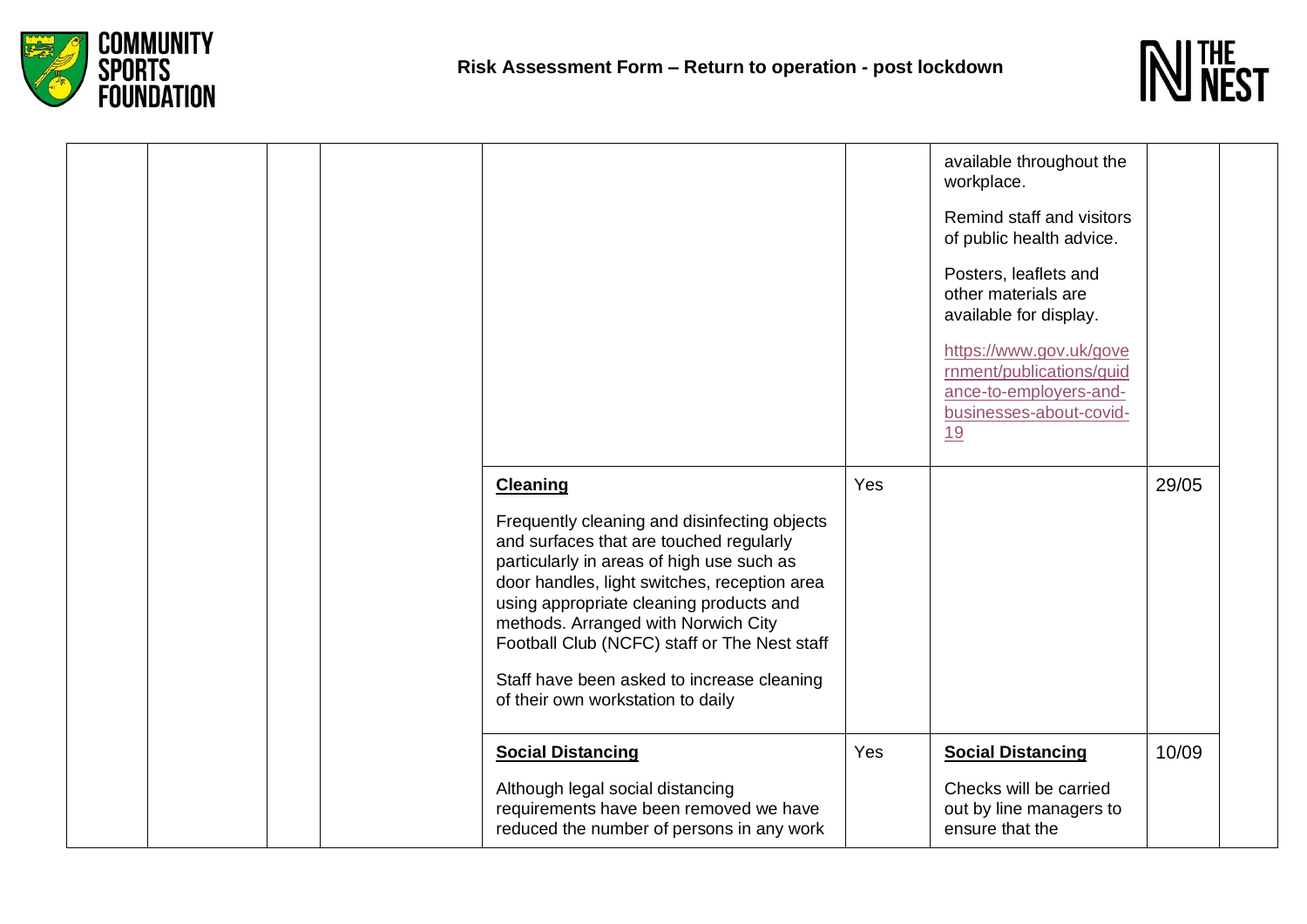



| area by increasing flexibility in our working<br>practices.                                                                                                                                                                                                                                                                        |     | necessary procedures<br>are being followed.                                                                                                                                                   |       |
|------------------------------------------------------------------------------------------------------------------------------------------------------------------------------------------------------------------------------------------------------------------------------------------------------------------------------------|-----|-----------------------------------------------------------------------------------------------------------------------------------------------------------------------------------------------|-------|
| We have taken steps to review work<br>schedules to include Duties from home. We<br>have reduced the number of workers in the<br>office at any one time.<br>Staff have been encouraged to take<br>sufficient rest breaks.<br>In public areas such as The Nest, capacities<br>have been reviewed in line with government<br>guidance |     | Staff to be reminded on<br>a daily basis of the<br>importance of social<br>distancing both in the<br>workplace and outside<br>of it.<br>Management checks to<br>ensure this is adhered<br>to. |       |
| An ongoing review on the requirement for<br>staff to be in the office will be led by Line<br>Manager and the Operations team to be<br>inline with government guidance.                                                                                                                                                             |     |                                                                                                                                                                                               |       |
| <b>PPE</b>                                                                                                                                                                                                                                                                                                                         | Yes | <b>PPE</b>                                                                                                                                                                                    | 10/09 |
| We ask our staff and members of the public<br>to consider wearing a mask inside our<br>facilities currently.                                                                                                                                                                                                                       |     | Staff to be reminded that<br>wearing of gloves is not<br>a substitute for good<br>hand washing.                                                                                               |       |
| <b>Symptoms of Covid-19</b>                                                                                                                                                                                                                                                                                                        | Yes | <b>Symptoms of Covid-19</b>                                                                                                                                                                   | 29/05 |
| If anyone becomes unwell with a new<br>continuous cough or a high temperature in<br>the workplace they will be sent home and                                                                                                                                                                                                       |     | Internal communication<br>channels and cascading<br>of messages through                                                                                                                       |       |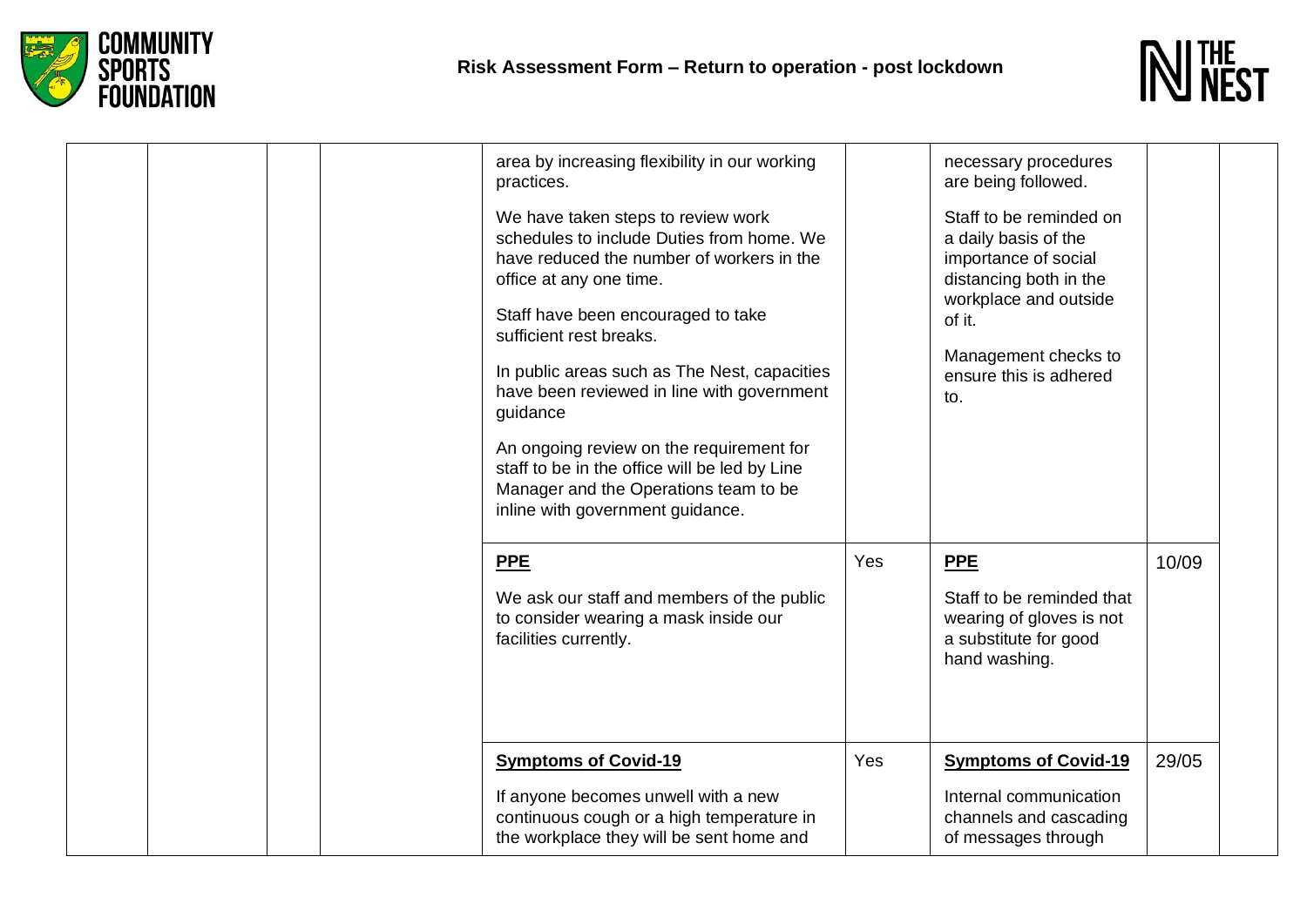



| advised to follow the stay at home<br>guidance.<br>Line managers will notify the Operations<br>team immediately and maintain regular<br>contact with staff members during this time<br>If advised that a member of staff or public<br>has developed Covid-19 and was recently<br>on our premises, the Operations team will<br>contact the Public Health Authority to<br>discuss the case, identify people who have<br>been in contact with them and take advice<br>on any actions or precautions that should be<br>taken as required. |     | line managers will be<br>carried out regularly to<br>reassure and support<br>employees in a fast<br>changing situation.<br>Line managers will offer<br>support to staff who are<br>affected by Covid-19 or<br>has a family member<br>affected. |       |
|---------------------------------------------------------------------------------------------------------------------------------------------------------------------------------------------------------------------------------------------------------------------------------------------------------------------------------------------------------------------------------------------------------------------------------------------------------------------------------------------------------------------------------------|-----|------------------------------------------------------------------------------------------------------------------------------------------------------------------------------------------------------------------------------------------------|-------|
| <b>Drivers</b><br>Persons should try and avoid sharing<br>vehicles or cabs.<br>Education programmes are able to transport<br>students as it is a requirement of provision,<br>however all passengers should wear masks<br>Vehicles should be sterilised and cleaned<br>after each use by the driver.                                                                                                                                                                                                                                  | Yes |                                                                                                                                                                                                                                                | 10/09 |
| <b>Mental Health</b><br>Management promote mental health &<br>wellbeing awareness to staff during the<br>Covid-19 outbreak and will offer whatever<br>support they can to help.                                                                                                                                                                                                                                                                                                                                                       | Yes |                                                                                                                                                                                                                                                | 29/05 |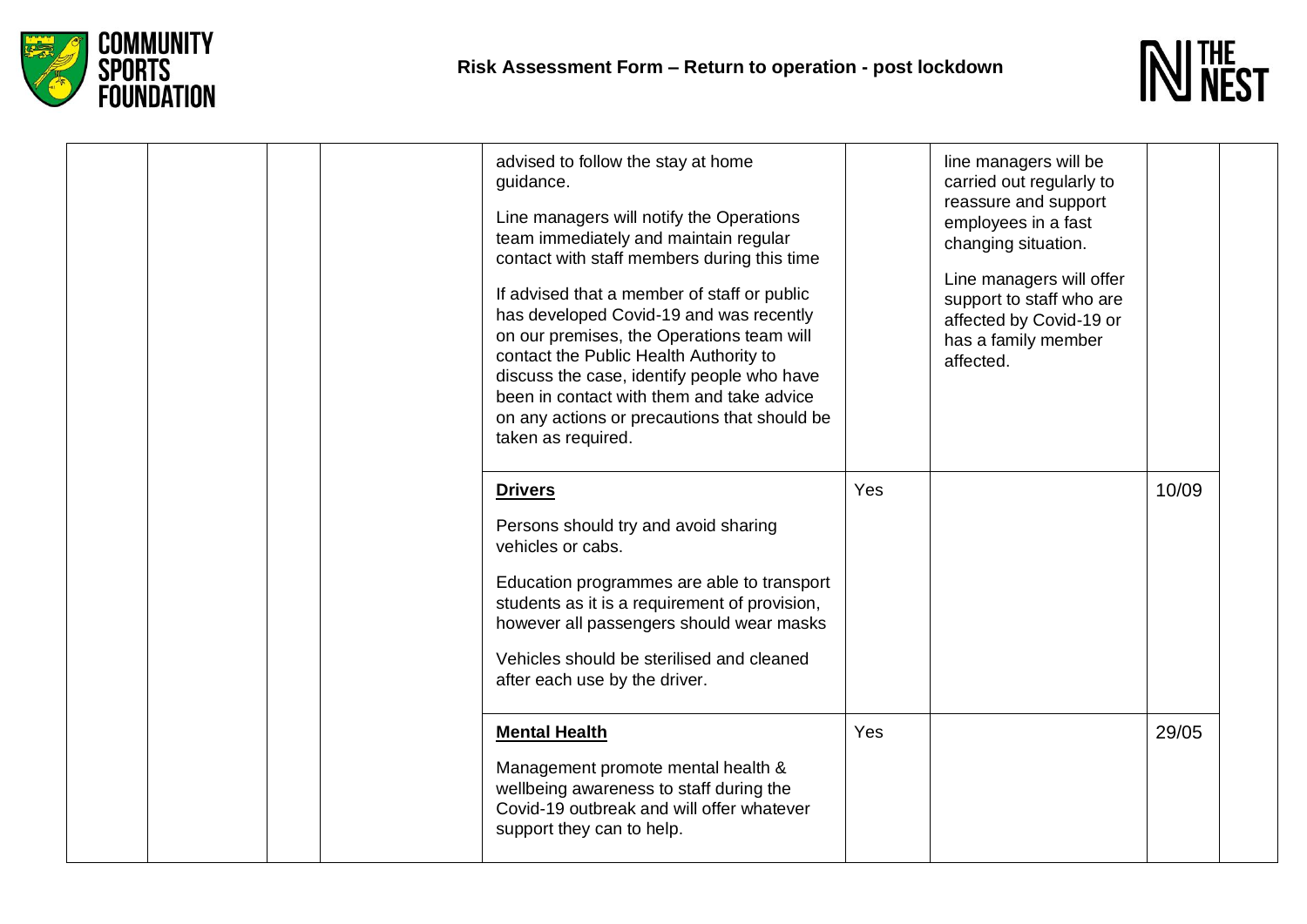



|  |  | <b>Return to programme delivery</b><br>All programme delivery is reviewed by<br>programme leads to ensure they are able to<br>follow any current guidelines<br>For programmes where staff visit schools or<br>other external venues, staff will ensure that<br>the content of this risk assessment is the<br>minimum standard and will liaise with facility<br>managers to ensure they are able to follow<br>their standards too. Any conflicts should be<br>discussed with the CSF Compliance<br>Manager immediately.<br>Several programmes have been adapted to<br>ensure delivery is inline with current<br>government guidelines. | Yes | 10/09 |  |
|--|--|---------------------------------------------------------------------------------------------------------------------------------------------------------------------------------------------------------------------------------------------------------------------------------------------------------------------------------------------------------------------------------------------------------------------------------------------------------------------------------------------------------------------------------------------------------------------------------------------------------------------------------------|-----|-------|--|
|  |  | <b>Vaccination and testing</b><br>The Foundation has asked its staff to keep<br>them informed regarding their vaccination<br>status which allows us to better understand<br>risks to our teams.                                                                                                                                                                                                                                                                                                                                                                                                                                       | Yes | 09/01 |  |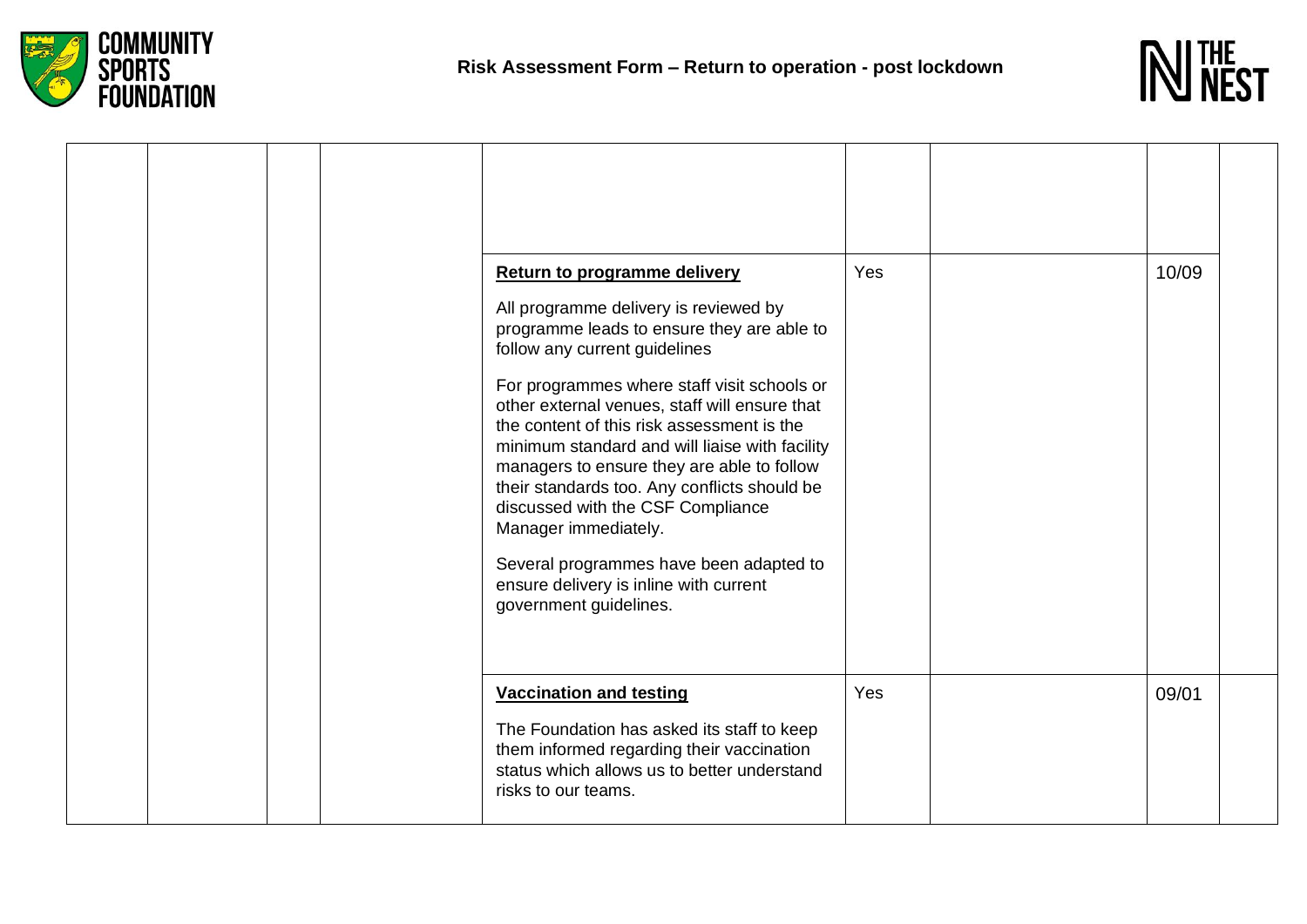



| The Foundation will ensure that staff are<br>given time out of their day to book<br>vaccination appointments if required<br>Staff are encouraged to test as required and<br>several departments who are responsible<br>for work in education settings are required<br>to test twice a week and report results to the<br>Operations team.<br>Communications regarding positive test<br>results are regularly sent to the team to<br>ensure they know how to proceed if they<br>believe they have or have come into contact<br>with covid |     |       |  |
|-----------------------------------------------------------------------------------------------------------------------------------------------------------------------------------------------------------------------------------------------------------------------------------------------------------------------------------------------------------------------------------------------------------------------------------------------------------------------------------------------------------------------------------------|-----|-------|--|
| <b>External Use</b><br>Residential stays - Residential bunk boxes<br>are now able to be used for overnight stays.<br>Bookers are reminded to check for<br>symptoms before travel and not bring<br>anyone showing any signs of Covid 19<br>Rooms capacities are reviewed on a case<br>by case basis.<br>Bookers are encouraged to check each day<br>that now covid symptoms are present with<br>each person present<br>There should be no swapping of<br>accommodation or beds once this has been<br>set                                 | Yes | 09/01 |  |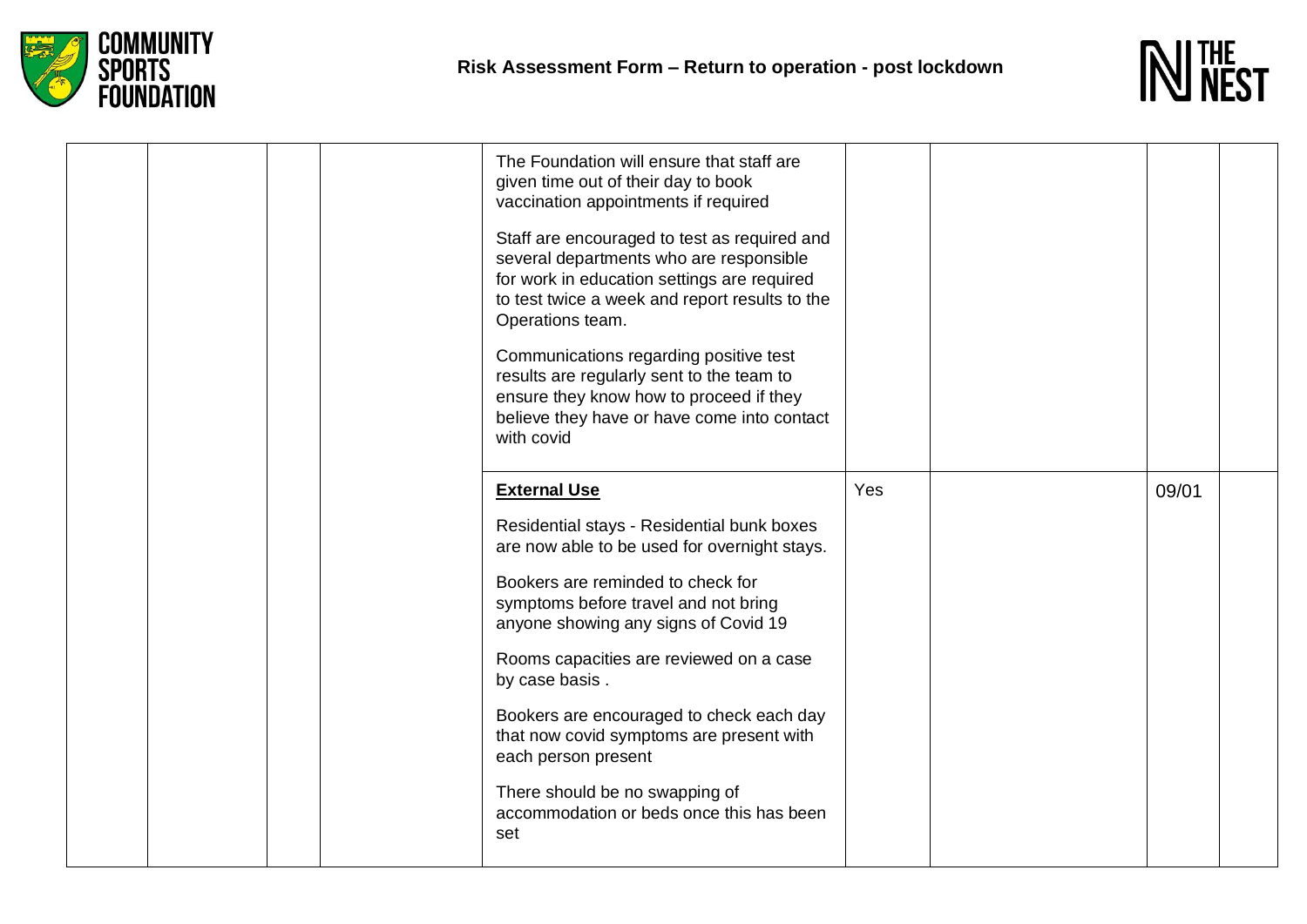



|  | Toilets and key areas of the bunk box will<br>be cleaned daily by a staff member or<br>contractor in PPE                                                                                                                  |  |  |
|--|---------------------------------------------------------------------------------------------------------------------------------------------------------------------------------------------------------------------------|--|--|
|  | Changing rooms can now be used but use<br>should be minimal                                                                                                                                                               |  |  |
|  | Capacities for work areas and bookable<br>areas have been amended inline with<br>government guidance                                                                                                                      |  |  |
|  | <b>Entrance &amp; Exit - these will be controlled by</b><br>the lead staff member for the booking from<br>The Nest & the booking party. The two lead<br>staff members will be responsible for<br>signing each visitor in. |  |  |
|  | Hand Sanitisers - there are additional hand<br>sanitisers positioned strategically around<br>the facility.                                                                                                                |  |  |
|  | Signage - signs have been added to guide,<br>remind and advise visitors.                                                                                                                                                  |  |  |
|  | Ventilation - Windows in each area will be<br>opened in the morning to encourage air<br>flow. The Nest recommends windows to be<br>open during bookings to maintain air flow.                                             |  |  |
|  | Paper towels - have been supplied for the<br>toilet facilities to prevent use of the hand<br>dryers which may create aerosol in a<br>confined space.                                                                      |  |  |